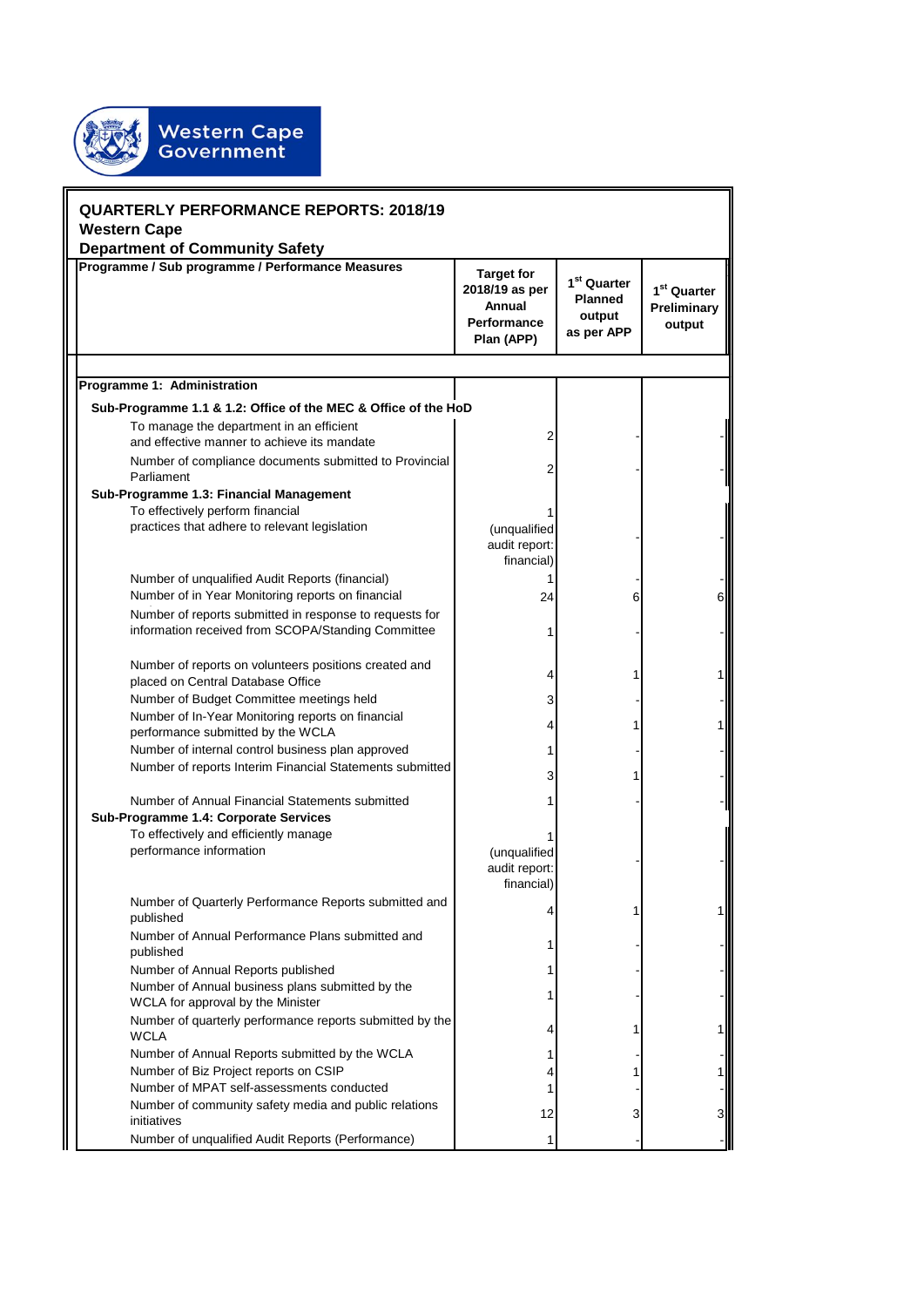| Programme / Sub programme / Performance Measures                                      | <b>Target for</b><br>2018/19 as per<br>Annual<br><b>Performance</b><br>Plan (APP) | 1 <sup>st</sup> Quarter<br>Planned<br>output<br>as per APP | 1 <sup>st</sup> Quarter<br>Preliminary<br>output |
|---------------------------------------------------------------------------------------|-----------------------------------------------------------------------------------|------------------------------------------------------------|--------------------------------------------------|
| Programme 2: Provincial Secretariat for Police Service                                |                                                                                   |                                                            |                                                  |
| Sub-Programme 2.1: Programme Support                                                  |                                                                                   |                                                            |                                                  |
| Provide strategic leadership and support implementation                               |                                                                                   |                                                            |                                                  |
| of the Game Changer                                                                   |                                                                                   |                                                            |                                                  |
| Number of reports on Alcohol Harms Reduction                                          |                                                                                   |                                                            |                                                  |
| Sub-Programme 2.2: Policy and Research                                                |                                                                                   |                                                            |                                                  |
| To address community safety needs by                                                  |                                                                                   |                                                            |                                                  |
| influencing the allocation of safety resources                                        |                                                                                   |                                                            |                                                  |
| Number of research reports on policing per year                                       |                                                                                   |                                                            |                                                  |
| Number of PNP reports on the state of policing in the<br>Province                     |                                                                                   |                                                            |                                                  |
| Number of reports on safety and crime trend analysis                                  |                                                                                   |                                                            |                                                  |
| Number of reports on web based applications updated<br>and maintained                 |                                                                                   |                                                            |                                                  |
| Number of reports on the implementation of Khayelitsha<br>Commission recommendations  |                                                                                   |                                                            |                                                  |
| Number of reports on the organisational database                                      |                                                                                   |                                                            |                                                  |
| Number of reports on section 19 compliance                                            |                                                                                   |                                                            |                                                  |
| Number of reports on activities of the Provincial Safety<br><b>Advisory Committee</b> |                                                                                   |                                                            |                                                  |
| Number of reports on the ProvJoint Anti-Gang Priority                                 |                                                                                   |                                                            |                                                  |
| Committee                                                                             |                                                                                   |                                                            |                                                  |
| Number of MINMEC reports compiled                                                     |                                                                                   |                                                            |                                                  |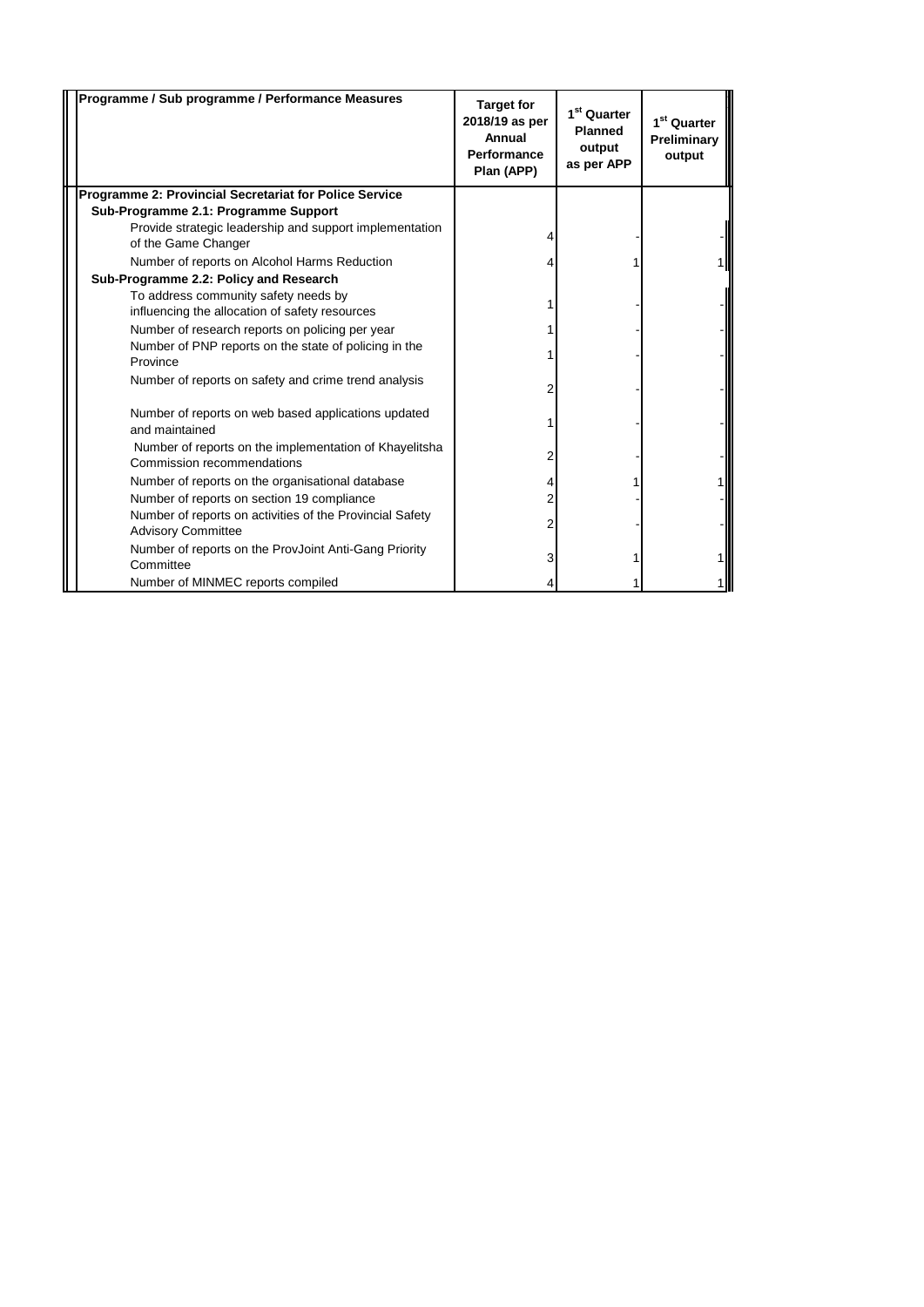| Programme / Sub programme / Performance Measures                                                                                                                          | <b>Target for</b><br>2018/19 as per<br>Annual<br>Performance<br>Plan (APP) | 1 <sup>st</sup> Quarter<br><b>Planned</b><br>output<br>as per APP | $1st$ Quarter<br>Preliminary<br>output |
|---------------------------------------------------------------------------------------------------------------------------------------------------------------------------|----------------------------------------------------------------------------|-------------------------------------------------------------------|----------------------------------------|
| Sub-programme 2.3: Monitoring and Evaluation                                                                                                                              |                                                                            |                                                                   |                                        |
| To ensure effective oversight of policing<br>through the inspection of police stations                                                                                    | 150                                                                        |                                                                   |                                        |
| Number of reports compiled on the management of<br>service delivery against SAPS per year                                                                                 |                                                                            |                                                                   |                                        |
| Number of Domestic Violence Act (DVA) Compliance<br>Reports compiled per year                                                                                             | 16                                                                         | 4                                                                 |                                        |
| Number of reports ocmpiled on police stations monitored<br>based on the NMT per year                                                                                      | 16                                                                         | 4                                                                 |                                        |
| Number of customer satisfaction survey reports per year                                                                                                                   | 1                                                                          |                                                                   |                                        |
| Number of police stations inspected                                                                                                                                       | 150                                                                        |                                                                   |                                        |
| Number of reports compiled on police conduct at selected<br>protest actions                                                                                               | 2                                                                          |                                                                   |                                        |
| Number of reports compiled on court watching briefs                                                                                                                       |                                                                            |                                                                   |                                        |
| Number of meetings with the SAPS, National Prosecuting<br>Authority (NPA) and Department of Justice and<br>Constitutional Development where inefficiencies were<br>tabled |                                                                            |                                                                   |                                        |
| Number of monitoring reports compiled on<br>implementation of IPID recommendations by SAPS per<br>year                                                                    |                                                                            |                                                                   |                                        |
| Number of improvement reports on deficiencies identified<br>during oversight visits at police stations                                                                    |                                                                            |                                                                   |                                        |
| Sub-Programme 2.4: Safety Promotion                                                                                                                                       |                                                                            |                                                                   |                                        |
| Implementation of safety promotion<br>programmes aimed towards youth, women<br>and children safety                                                                        |                                                                            |                                                                   |                                        |
| Number of social crime prevention programmes<br>implemented per year                                                                                                      | 3                                                                          |                                                                   |                                        |
| Number of reports on community safety outreach events                                                                                                                     |                                                                            |                                                                   |                                        |
| Number of youth safety outreach deployments                                                                                                                               |                                                                            |                                                                   |                                        |
| Sub-Programme 2.5: Community Police Relations                                                                                                                             |                                                                            |                                                                   |                                        |
| To promote good community police relations                                                                                                                                | 150                                                                        |                                                                   |                                        |
| by ensuring CPF compliance on the EPP<br>Number of Community Police Forums (CPFs) assessed                                                                                |                                                                            |                                                                   |                                        |
| on functionality per year                                                                                                                                                 | 150                                                                        | 38                                                                | 38                                     |
| Number of Community Safety Forums (CSFs) assessed<br>on functionality per year                                                                                            |                                                                            | 1                                                                 | 1                                      |
| Number of Matching Grants safety projects considered                                                                                                                      | 40                                                                         | 10                                                                | 13                                     |
| Number of reports on CPF and Cluster TPAs signed                                                                                                                          |                                                                            | 1                                                                 | 1                                      |
| Number of consultative interventions with key<br>stakeholders                                                                                                             | 16                                                                         | 5                                                                 | 5                                      |
| Number of reports on special General Meetings facilitated                                                                                                                 |                                                                            |                                                                   |                                        |
| Number of meetings attended with Provincial<br>Board/Cluster Board/CPF Structures                                                                                         | 68                                                                         | 17                                                                | 17                                     |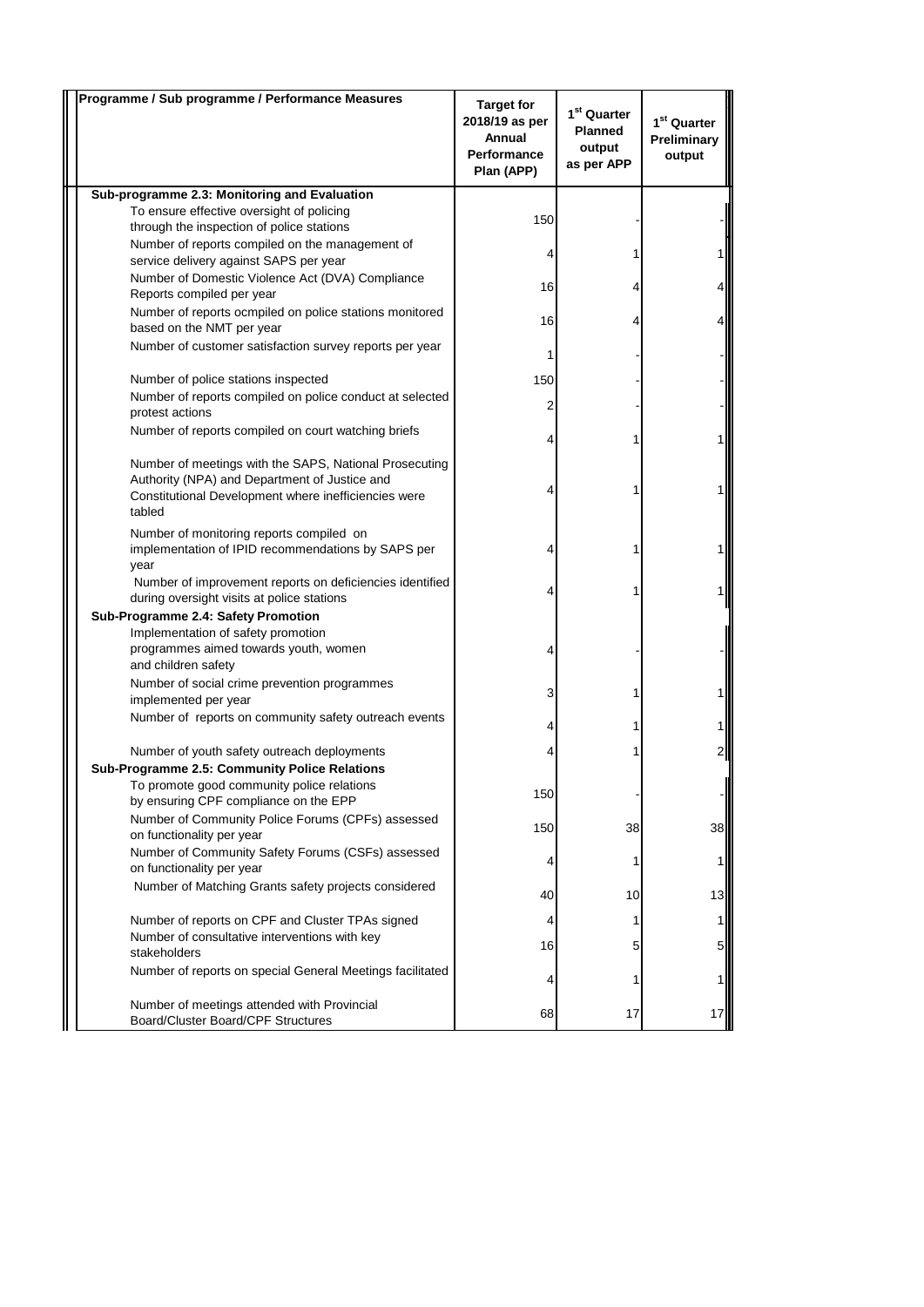| Programme / Sub programme / Performance Measures                                                                       | <b>Target for</b><br>2018/19 as per<br>Annual<br><b>Performance</b><br>Plan (APP) | $1st$ Quarter<br><b>Planned</b><br>output<br>as per APP | 1 <sup>st</sup> Quarter<br>Preliminary<br>output |
|------------------------------------------------------------------------------------------------------------------------|-----------------------------------------------------------------------------------|---------------------------------------------------------|--------------------------------------------------|
| Number of Annual Reports submitted to the Minsiter as<br>per section 5 (2)(c) of the WCCSA                             |                                                                                   |                                                         |                                                  |
| <b>Programme 3: Provincial Policing Functions</b>                                                                      |                                                                                   |                                                         |                                                  |
| Sub-Programme 3.1: Safety Partnerships                                                                                 |                                                                                   |                                                         |                                                  |
| To create partnerships between the<br>Department and organisations who<br>contribute in the field of safety & security | 1 000                                                                             |                                                         |                                                  |
| Number of existing and new work opportunities created<br>with partners                                                 | 1 000                                                                             | 250                                                     | 186                                              |
| Number of MOUs signed for the Youth Safety and<br>Religion Partnership programmes                                      | 100                                                                               |                                                         |                                                  |
| Number of monitoring reports on work placements                                                                        |                                                                                   |                                                         |                                                  |
| Number of youth trained<br>Number of prioirity schools supported with youth safety                                     | 1 000                                                                             | 180                                                     | 306                                              |
| interventions                                                                                                          | 10                                                                                |                                                         |                                                  |
| Sub-Programme 3.2: Western Cape Police Ombudsman                                                                       |                                                                                   |                                                         |                                                  |
| 0<br>Number of reports on SAPS service delivery complaints<br>received and the status therof                           | 4                                                                                 |                                                         |                                                  |
| Number of outreach initiaves conducted                                                                                 | 16                                                                                |                                                         |                                                  |
| Number of Annual Reports on activities of the<br>Ombudsman                                                             |                                                                                   |                                                         |                                                  |
| <b>Programme 4: Security Risk Management</b>                                                                           |                                                                                   |                                                         |                                                  |
| Sub-Programme 4.1: Programme Support                                                                                   |                                                                                   |                                                         |                                                  |
| Providing strategic leadership to WCG departments<br>towards building resilience                                       |                                                                                   |                                                         |                                                  |
| Implementation of section 6 of the Western<br>Cape Community Safety Act of 2013<br>(Implementation Plan)               |                                                                                   |                                                         |                                                  |
| Number of transversal security manager forum meetings<br>facilitated                                                   |                                                                                   |                                                         |                                                  |
| Development of a draft Business Continuity Management<br>Framework for the WCG in line with PSG 5                      |                                                                                   |                                                         |                                                  |
| Number of reports on the capacitation of WCG Secuirty<br><b>Risk Management resources</b>                              |                                                                                   |                                                         |                                                  |
| Number of reports on the Security Resilience Scorecards<br>for WCG facilities                                          |                                                                                   |                                                         |                                                  |
| Number of reports on the implementation of the<br>transversal Strategic Sourcing Strategy                              |                                                                                   |                                                         |                                                  |